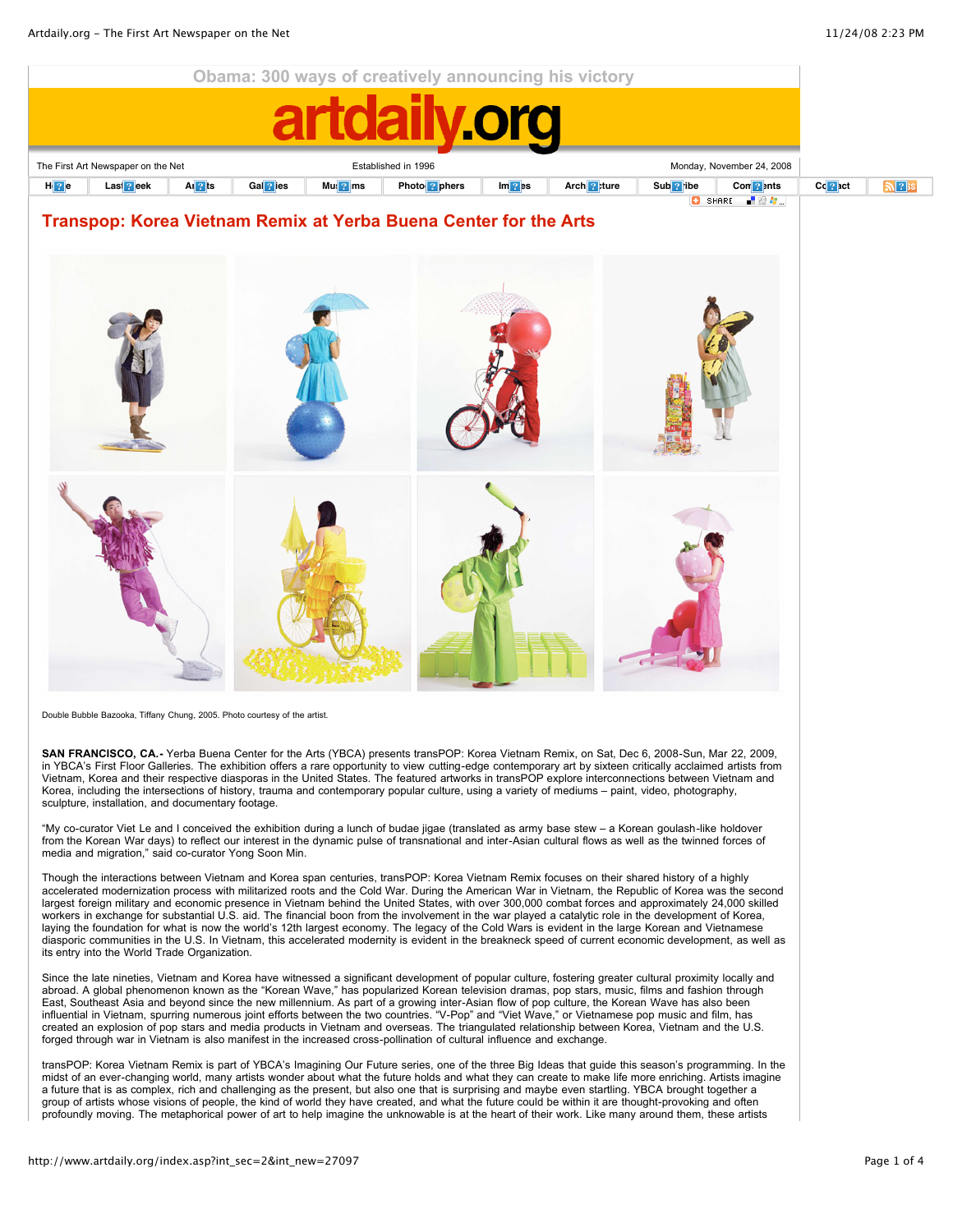are driven by a sense of urgency about the future.

BAE Young Whan (b. 1969, Seoul; based in Korea. BFA, Oriental Painting, Hongik University, Seoul) has been gaining prominence since the mid-1990s with works in a broad range of media and processes. He is part of a new generation of artists whose work diverges from the didacticism of the Minjungmisool (or "people's art") movement. His work reveals an ongoing interest in the vernacular aesthetics of pop songs and popular culture with mundane yet unexpected materials such as common digestion pills, plastic flowers, and broken glass from soju bottles. He has exhibited widely in Korea including solo shows at the PKM gallery, Kumho Museum, Namu Gallery, Ilju Art House, and Alternative Space Pool.

Min Hwa CHOI Chul-Hwan (b. 1954, Seoul; based in Korea. Painting, Hongik University) first came to prominence in association with the Minjung movement, a cultural and political movement struggling for socio-political change that peaked during the mid- to late 1980s. Min Hwa Choi Chul-Hwan's paintings feature contemporary youth and youth culture derived from television and magazine depictions; figures and gestures are obsessively reworked and remixed to evoke a sense of unsettling posturing and emotional paralysis. His solo shows in Korea include exhibitions at Munhwa Ilbo Gallery, Alternative Space Pool, Seonam Museum, Gongpyeong Art Center, and Hansun Gallery.

Tiffany CHUNG (b. 1969, Danang; based in Vietnam; BFA, California State University, Long Beach; MFA, University of California, Santa Barbara) is a Vietnamese-American artist based in Saigon. Chung's pastiche installations (photography, sculptural elements and video) utilizes a pop sensibility to capture the essence of the vibrant city life of an increasingly urban–and urbane–Vietnam: a candy-colored utopia, a hyper real fantasy. Her solo exhibitions include Momentum, Mai's Gallery, Ho Chi Minh City, Vietnam; Fifteen Seconds of Fame at the Sugarless Factory, Fukuoka Asian Art Museum, Japan; and Beyond Soft Air and Cotton Candy, LMan Gallery, Los Angeles, USA.

Sowon KWON (b. 1963, Seoul; based in the USA; BA, University of California, Berkeley; MFA, Pratt Institute, Brooklyn) dongghap (Korean for same birth year) prints and drawings are part of an ongoing series of self-portraits that chart historical and political events constellated by the year of her birth and gasoline. She has had solo exhibitions at The Kitchen, The Berkeley Art Museum at University of California, Berkeley; and The Whitney Museum at Philip Morris (now Altria).

Since 2001, the collaborative team Lin + Lam (Lana LIN + H. Lan Thao LAM) (b. Taiwan and Vietnam respectively; based in USA. Lam: MFA, CalArts; Lin: MFA, Bard College) have produced interdisciplinary projects that examine the ramifications of the past on the current socio-political moment. Their work has been exhibited at venues including the Museum of Modern Art, NY; the Whitney Museum of American Art; Los Angeles Contemporary Exhibitions; and the Arte Nuevo InteractivA'07 Biennial, Museo de Arte Contemporaneo, Merida, Mexico.

An-My LÊ (b. 1960, Saigon; based in US; MFA, Photography, Yale University) staged photographic images and films draw parallels between the Vietnam War and the Iraq War, and explores the shifting and amorphous boundaries between fact and fantasy, politics and play, horror and banality. Her solo exhibitions include New Photography 13, MoMA, New York; Small Wars, PS1 Contemporary Art Center/Museum of Modern Art.

Dinh Q. LÊ (b. 1968, Ha-Tien; based Vietnam; BA, University of California, Santa Barbara; MFA, School of Visual Arts, New York.) was born in Vietnam and immigrated to the US in 1978. He has had numerous solo exhibitions including shows at the Bellevue Arts Museum, Bellevue, WA; Shoshana Wayne Gallery, Santa Monica, CA; Asia Society, NY; University Art Museum, Santa Barbara, CA; Photology, Milan, Italy; 10 Chancery Lane Gallery, Hong Kong, China; Houston Center for Photography, Houston, TX.

LEE Yong-baek (b. 1966, Gimpo; based in Korea. Fine Art, Hongik University; Painting and Sculpture, Stattliche Akademie der bildende Kunste, Stuttgart, Germany) known for large-scale, fabricated sculptures and installations that often involve mechanically driven components as well as highly technical and digitally processed videos and performances is featured here with two video installations that obliquely reference the residual, anxietyladen affects of Korea's military legacy as well as the economic and social displacements in the recent history of modernity. He has had solo shows at Arario Gallery, Beijing; +Gallery, Nagoya, Japan; Alternative Space Loop, Seoul; Kuandu Museum of Fine Art, Taipei, Taiwan; Sungkok Museum, Seoul; Gallery Zehentscheuer, Munsingen, Germany; and Sonamu Gallery, Seoul.

Sandrine LLOUQUET (b. 1975, Montpellier, France; based in Vietnam; diasporic artist. Fine Art University, Ho Chi Minh City, Vietnam; BFA, EPIAR [International Pilot School of Art and Research] Villa Arson, Nice, France) presents images that are at once familiar and unsettling. Her drawings and animations point at the complexities of memory and representation, jouissance and despair. During the past decade, she has participated in several international exhibitions and events in Asia and Europe. Since 2000, in conjunction with her personal artwork, she has collaborated with Bertrand Peret to develop and promote contemporary art in Vietnam, forming the Wonderful District project in Ho Chi Minh City in March 2005.

Tran Luong (b. 1960, Hanoi; based in Vietnam. BFA, Hanoi Fine Arts Institute) is an artist and curator based in Hanoi. Luong was originally part of the Gang of Five, an influential avant-garde group of painters who came to international attention in the mid 1990s. He was the Founder and Artistic Director of the Contemporary Art Center, Hanoi (2002-2003). Solo exhibitions include the Vietnamese Cultural House, Paris, France; Art In General, New York, USA; Herbert F. Johnson Museum of Art, Cornell University, Ithaca NY, USA; Civitella Ranieri Center, Umbria, Italy; Cave Gallery, Brooklyn NY, USA; Goethe Institute, Hanoi, Vietnam; British Council, Hanoi, Vietnam; Reyum Institute, Phnom Penh, Vietnam.

LY Hoang Ly (b. 1975, Saigon; based in Vietnam) is a poet, performance and visual artist whose works in the exhibition are informed by the memories of the war in Vietnam. She has had exhibitions in Vietnam, Thailand, Korea, Japan, the US, and Germany including shows at the Dahlem Museum, Berlin; National Gallery, Bangkok; Chiang Mai Art Museum, Chiang Mai; Blue Space Gallery, Ho Chi Minh City; Zen Gallery, Ho Chi Minh City; Vietnam Contemporary Art Center, Hanoi; 4th Asiatopia, Bangkok/Chiang Mai; 2002 Busan Biennale, Busan; Cave Gallery, Brooklyn, NY; Japan Society, New York, NY; Shiga Museum, Shiga.

NGUYEN Manh Hung (b. 1976, Hanoi; based in Vietnam. BFA, Hanoi Fine Arts Institute) creates surreal landscapes that playfully deal with issues regarding globalization, industrialization, urbanization and Vietnam's rapidly changing socio-economic and cultural terrain. Hung has had numerous group exhibitions and live performances including the Experimental Music and Video Show, Goethe Institute, Hanoi, Vietnam; Out of Context, Huntington Beach Art Center, Huntington Beach, CA, USA; Room-Zoom, Nha San Anh Duc, Hanoi, Vietnam; Saigon Open City; Fete de la musique, L'espace Alliance Francaise, Hanoi, Vietnam; Hue Festival, Hue, Vietnam; TIPAF Taiwan International Performance Art Festival, Kaohsiung, Taipei, Taiwan; NIPAF Nippon International Performance Art Festival, Tokyo/Nagoya/Nagano, Japan; and Window to Asia, Hanoi Contemporary Art Center, Vietnam.

OH Yongseok (b. 1976, Seoul; based in Korea. BFA, Painting, University of Suwon) has had a solo show at Alternative Space Pool, Seoul and participated in exhibitions and media art festivals internationally including the Asia Video Art Conference, Tokyo, Japan and Bandung, China; Incheon Media Art Festival, Incheon, Korea; Crystallization of Time, MAAP, Singapore, Singapore; Media Art Biennale at Seoul Museum of Art (2006); Shanghai Biennale (2006); Seforma, Yonsei University and Art Center Nabi, Seoul, Korea.

Area PARK's (b. 1971, Pusan; based in Korea. BA, Kyung-il University, Taegu; MFA, Chung-ang University, Seoul) photographs complicates the distinctions between documentary and more formal approaches to the medium to represent the political undercurrents in the cityscape of Seoul. He has had solo shows in Seoul at the Chohung Gallery and the Kumho Museum of Art. His group exhibitions include In & Out: Korea - Japan Young Artists, Konica Plaza, Japan, Tokyo; Standing Point, Back Sang Memorial Hall, Seoul; From the East, Morisita Gallery, Kyoto, Japan; PIP Pinyao International Photography Festival, China; Mio Award Exhibition, Mio Hall, Osaka, Japan; Mongyudowon, Ssamzie Space, Seoul; New Vision, Lightgarden Gallery, Osaka, Japan; Fast Forward, Foto Forum International, Frankfurt, Germany.

SONG Sanghee's (b. 1970, Seoul; based in Korea. BFA, MFA, Painting, Ewha Women's University, Seoul) photographs and video in the exhibition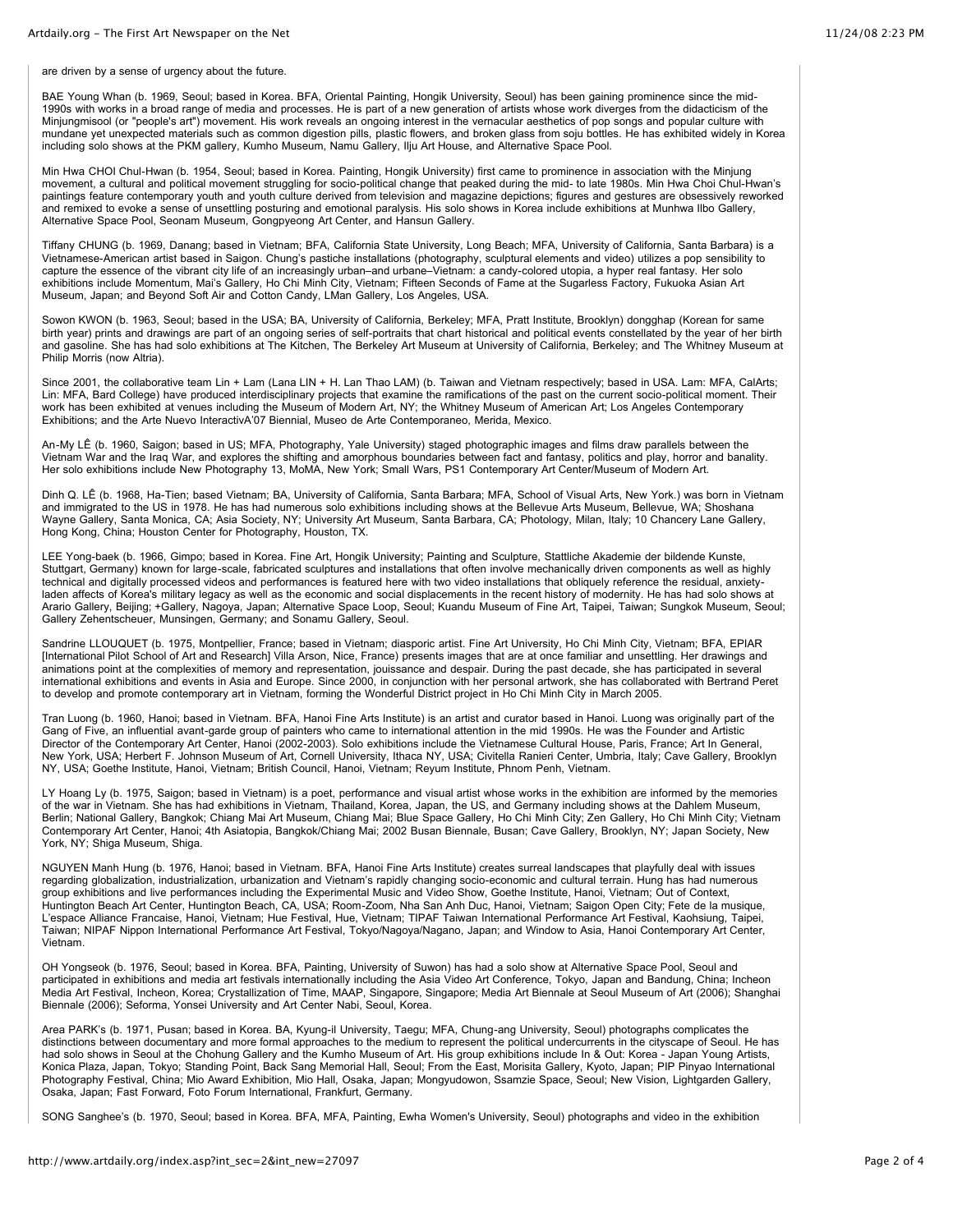addresses the intersection of gender and history in representations of Korean modernity. She has had solo shows at Insa Art Center, Seoul; Freespace PRAHA, Sapporo, Japan; Alternative Space Pool, Seoul; Gallery ICON, Seoul. Her group exhibitions include Global Feminisms, Brooklyn Museum of Art, Brooklyn NY, USA; Artspectrum 2006, Leeum Samsung Museum of Art, Seoul, Korea; Stepping Across Borders, Hokkaido Museum of Art, Sapporo, Japan; Six Contemporary Artists from Korea, Kunstcentret Silkeborg, Denmark; The Battle of Visions: Critical Art in Korea, Kunsthalle Darmstadt, Darmstadt Germany. Song has also participated in biennales in Sao Paulo (2006), Busan (2004), and Gwangju (2006).

Soon-Mi YOO (b. 1962, Seoul; based in U.S; MA, German Literature, Yonsei University, Seoul, Korea; MFA, Photography, Massachusetts College of Art) has had her film and video work screened at the London Film Festival, Images Festival, Oberhausen Film Festival, Rotterdam Film Festival, New York Film Festival, Pacific Film Archive, Yerba Buena Center for the Arts, Flaherty Seminar, Academie Schloss Solitude, Seattle International Film Festival, Hawaii International Film Festival, and the Cinema du Reel Film Festival at the Centre Georges Pompidou.

| <b>Today's News</b>                                                                           |
|-----------------------------------------------------------------------------------------------|
| November 9, 2008                                                                              |
| Winners of the Chinese Contemporary Art Awards 2008 Exhibit at Ullens Center in Beijing       |
| SFMOMA Presents A Retrospective On Sculptor Martin Puryear First Major Survey In 15 Years     |
| <b>LACMA Reunites Treasures from William Randolph Hearst's Famed Collection</b>               |
| Three Centuries of Alluring British Art on Paper at Christie's in December                    |
| Royal Academy Announces Andrea Palladio: His Life and Legacy for 2009                         |
| <b>TMA's Elegant House Puts Williford Collection Back in Spotlight</b>                        |
| Transpop: Korea Vietnam Remix at Yerba Buena Center for the Arts                              |
| First Solo Museum Exhibition on West Coast of Puerto Rican Artist Arnaldo Roche               |
| Kunstmuseum Basel Opens Hannah Villiger Exhibition                                            |
| New Museum Ads Michelle Obama Painting Made by Elizabeth Peyton to Exhibition                 |
| American Art Campaign Completed at Harvard Art Museum                                         |
| It's Beautiful Here, Isn't itPhotographs by Luigi Ghirri at Aperture Gallery                  |
| Dallas Museum of Art Opens Take your time: Olafur Eliasson                                    |
| The Official Museum Directory - Now Available                                                 |
| Museum of Contemporary Art San Diego Receives \$225,000 Getty Foundation Grant                |
| David Chipperfield Architects Wins Competition to Build Extension to                          |
| Art Institute Taps Award-Winning Chef Tony Montano for Upcoming Restaurant at the Modern Wing |
| UNC-Asheville Selects Frank Harmon as Architect for Craft Campus                              |
| <b>SFMOMA Announces Premiere of William Kentridge: Five Themes</b>                            |
| Eduardo Díaz Named Director of the Smithsonian Latino Center                                  |
|                                                                                               |

## **Menu**



Editor & Publisher: [Ignacio Villarreal Jr.](mailto:ignaciojr@artdaily.com) [Consultant:](http://www.artdaily.org/index.asp?int_sec=2&int_new=27097)